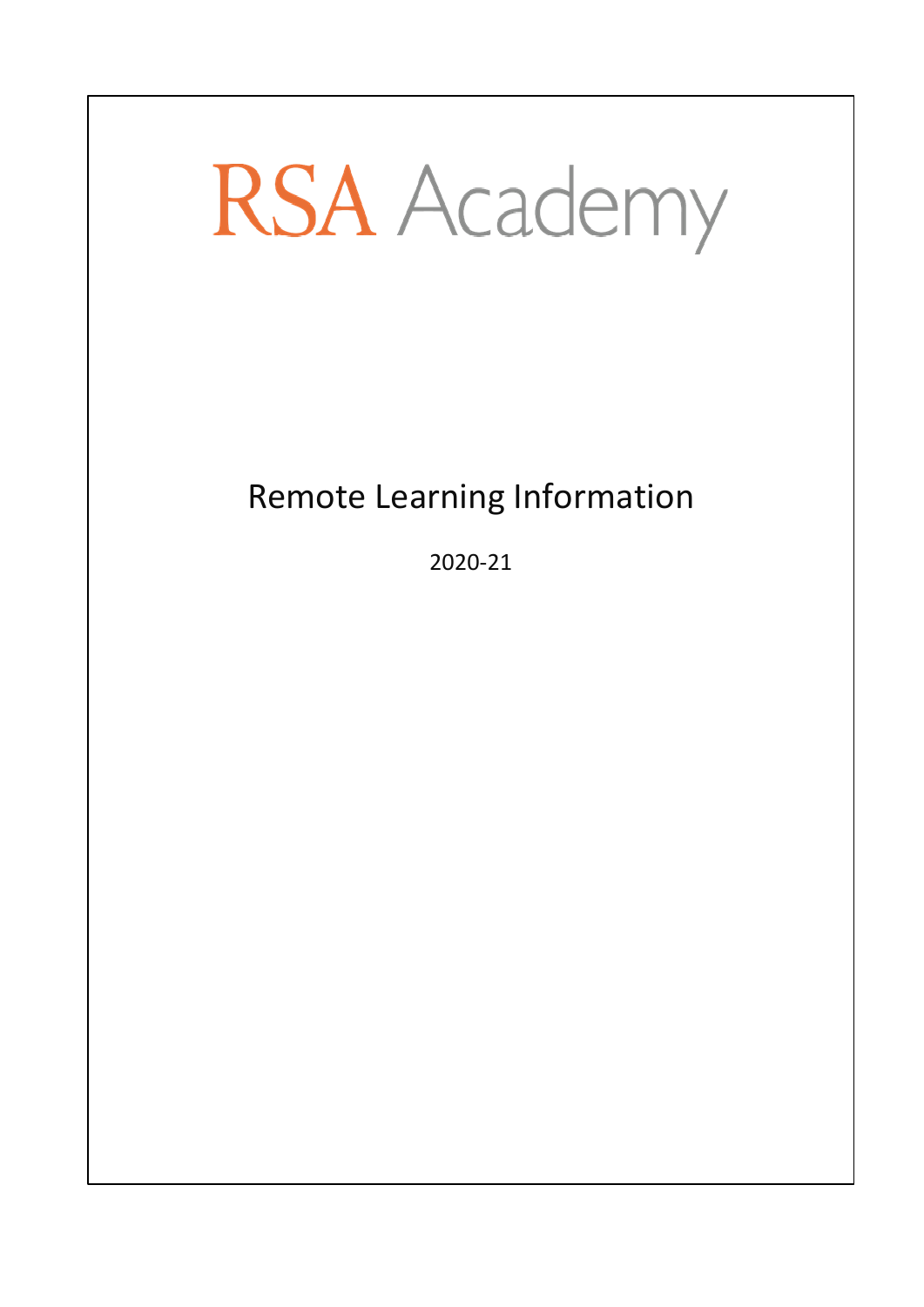# **Remote education provision: information for parents**

This information is intended to provide clarity and transparency to pupils and parents or carers about what to expect from remote education if local restrictions require entire cohorts (or bubbles) to remain at home.

For details of what to expect where individual pupils are self-isolating, please see the final section of this page.

#### **What should my child expect from immediate remote education in the first day or two of pupils being sent home?**

In the event of a self-isolation, all work will be set using Microsoft Teams. All work will be set in a Team that will include all students in their teaching group.

In the event of a bubble closure or school closure, the online timetable that includes a combination of 'live' lessons and self-directed study will start immediately.

#### **Following the first few days of remote education, will my child be taught broadly the same curriculum as they would if they were in school?**

We teach the same curriculum remotely as we do in school wherever possible and appropriate. However, we have needed to make some adaptations in some subjects. For example, in Science and DT, there may be a slight change to practical elements. i.e. experiments and practical demonstrations may be a recording of somebody else completing a practical demonstration.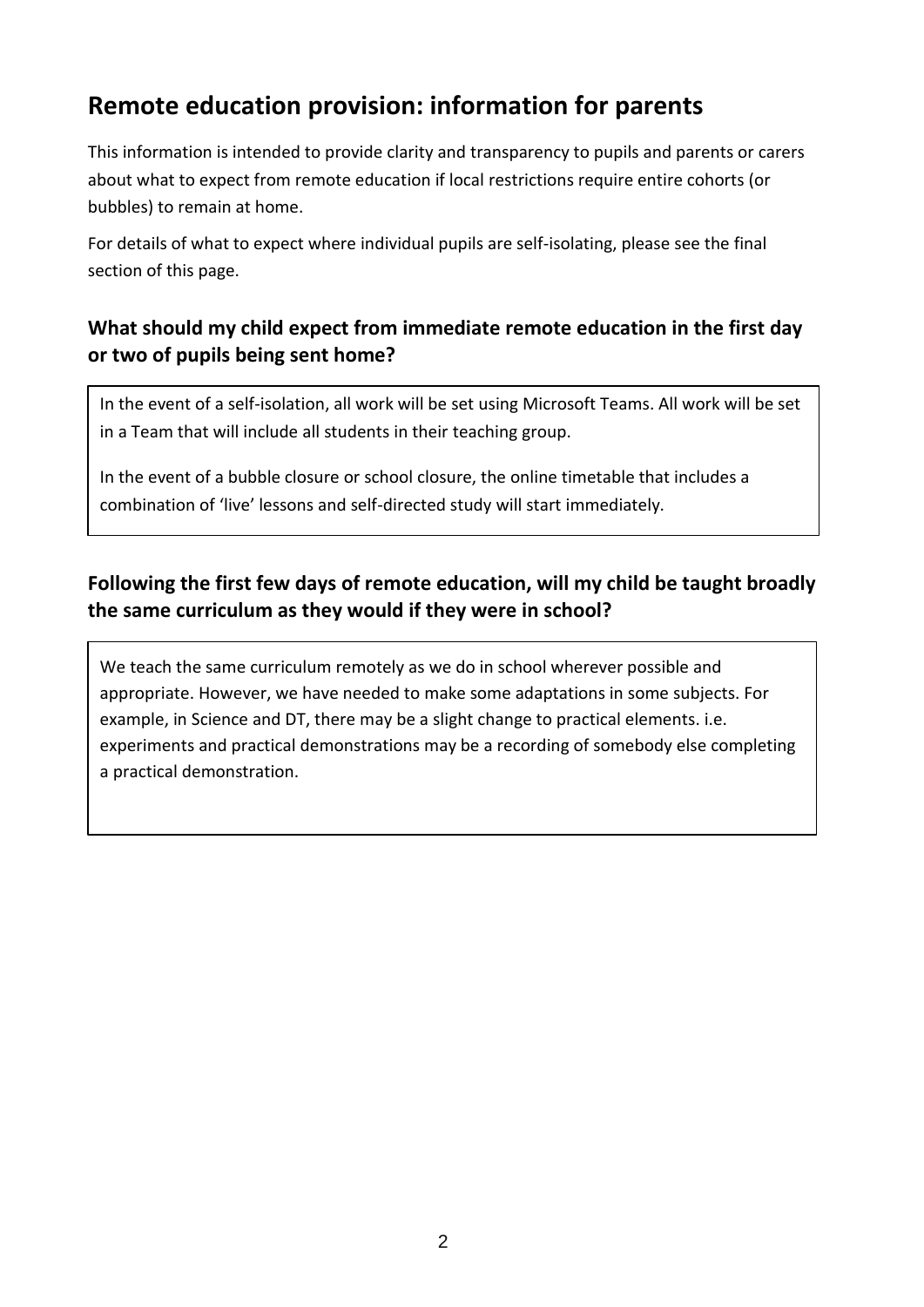# **Remote teaching and study time each day**

#### **How long can I expect work set by the school to take my child each day?**

All pupils will be following their normal timetable. We expect that remote education (including 'live' lessons, pre-recorded lessons and independent study) will take pupils broadly the following number of hours:

| <b>KS3 (Year 7, 8 and 9)</b><br><b>KS4 (Year 10 and 11)</b> | 5 hours a day as per their timetable                            |
|-------------------------------------------------------------|-----------------------------------------------------------------|
| <b>KS5 (Year 12 and 13)</b>                                 | 5 hours of each subject a week following the daily<br>timetable |

#### **Accessing remote education**

#### **How will my child access any online remote education you are providing?**

All pupils have access to Microsoft Office 365, here they can download the full suite of Microsoft Office to home PC / laptop or tablet free of charge. They can also remotely access their school accounts to access their One Drive Folders and all Students' Shared Folders. Pupils will be placed in a Microsoft Team for each of their subject classes, including their tutor group and PSHE class. This is where the teacher will deliver remote learning and where the pupils will need to submit assignments.

Subject teachers may direct students to other platforms to use such as:

- Hegarty maths
- GCSEPod
- Seneca
- BBC Bitesize
- The Everlearner
- Massolit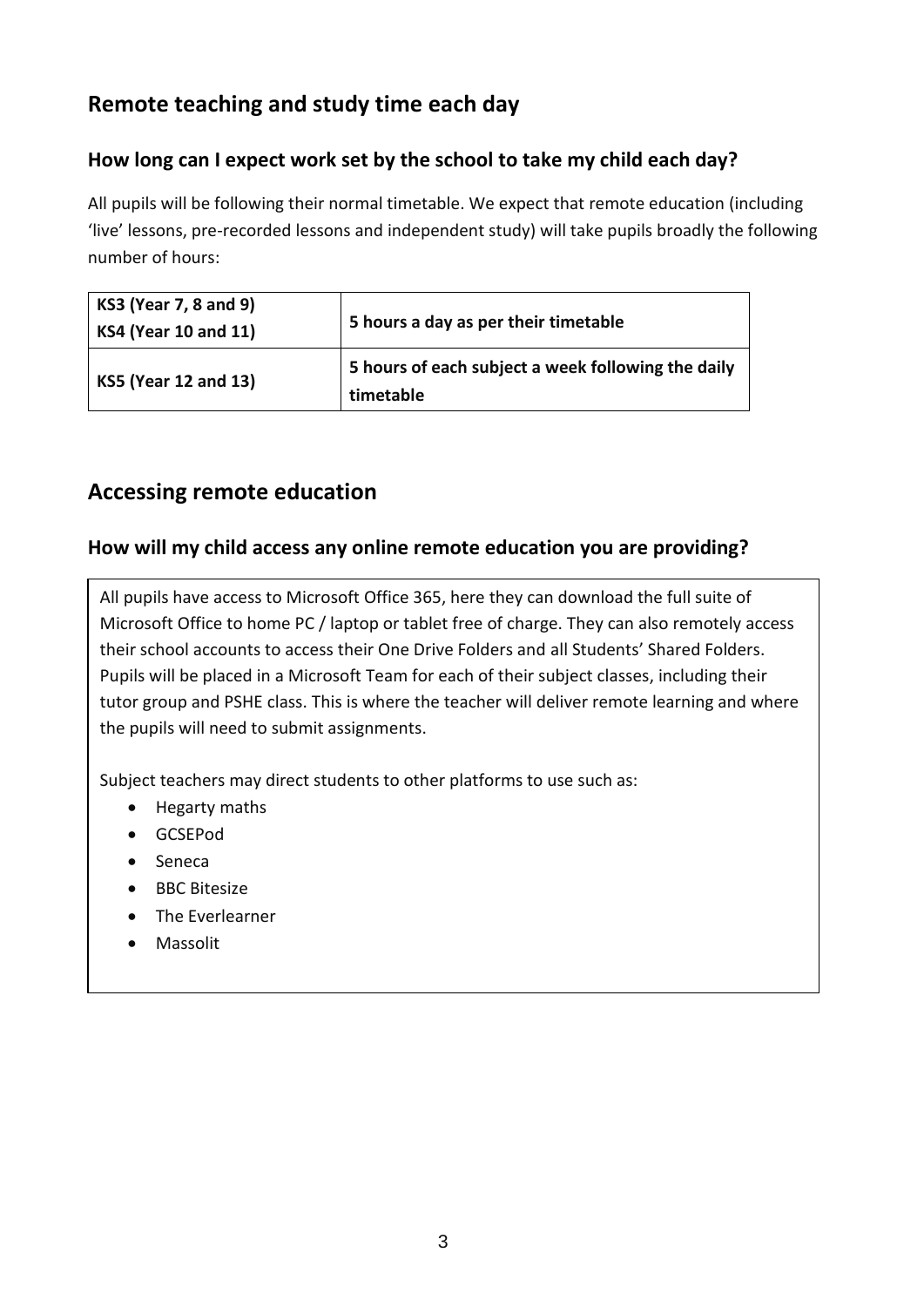#### **If my child does not have digital or online access at home, how will you support them to access remote education?**

We recognise that some pupils may not have suitable online access at home. We take the following approaches to support those pupils to access remote education:

Where possible, the school will provide a laptop to allow students to access online learning. We will send out surveys for parents/carers regularly to gain an understanding of their access to the internet and a suitable device, such as a laptop or PC.

Parents/carers can also call the school and speak the Head of Year or Year Team Leader to inform if they do not have access to a suitable device or the internet. Alternatively, parents/carers can email their child's year team.

Where a pupil does not have access to a device to complete remote learning, the school will post a weekly printed work pack home for pupils to work on. This work will reflect the curriculum being delivered online.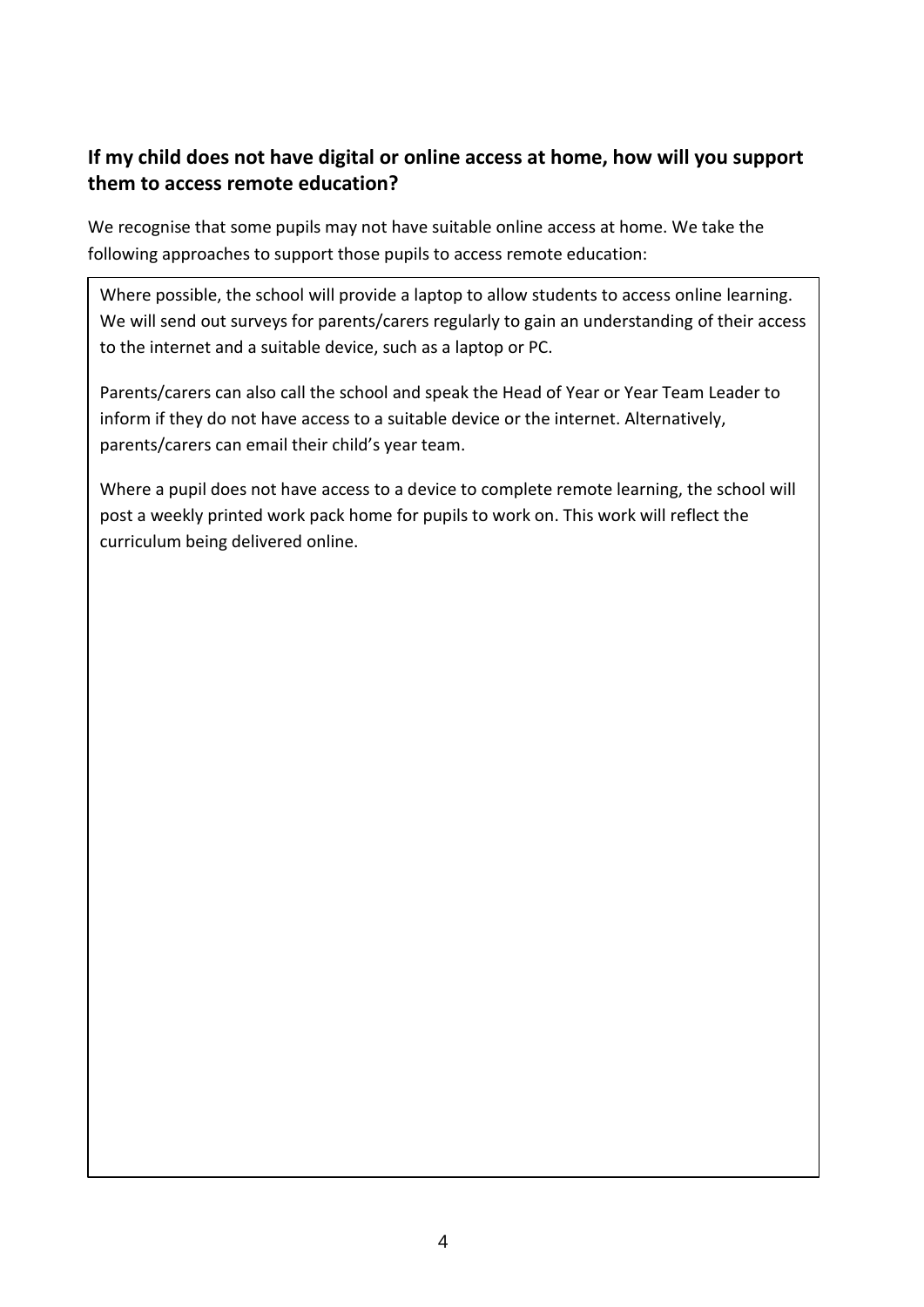#### **How will my child be taught remotely?**

We use a combination of the following approaches to teach pupils remotely:

All pupils will follow their normal timetable of subjects. They will follow an online timetable that sets out the expectation of when students need to be online for 'live' lessons or should self-direct their study under the direction of their teacher.

When there is a 'live' lesson timetabled, pupils need to be online, signed into Teams and have the timetabled subject Team open. The lesson will be pre-scheduled by the teacher and once the lesson starts, the pupil will be able to join the meeting. They will be placed in a 'lobby' where the teacher will admit the pupil to the lesson at the required time.

During the live lesson, the teacher could provide direct teaching or present a pre-recording of a lesson or part of a lesson to inform and explain new information. Questions may be asked of the pupils during the lesson. These could take the form of verbal questions and answers, questions and answer written in the 'chat' function or a combination of both.

Once the teacher has completed the 'live' section of learning, an assignment or activity will be set for pupils to complete. This will allow pupils to apply the knowledge and/or skills that have been taught during the lesson or set of lessons. Assignments are set via the assignment function in Teams or activities may direct students to complete tasks/assignments using another subject specific platform such as Hegarty Maths or Seneca.

Where pupils cannot access online learning. Printed work packs will be posted home so that all work can be completed on paper. This will follow the curriculum content delivered online.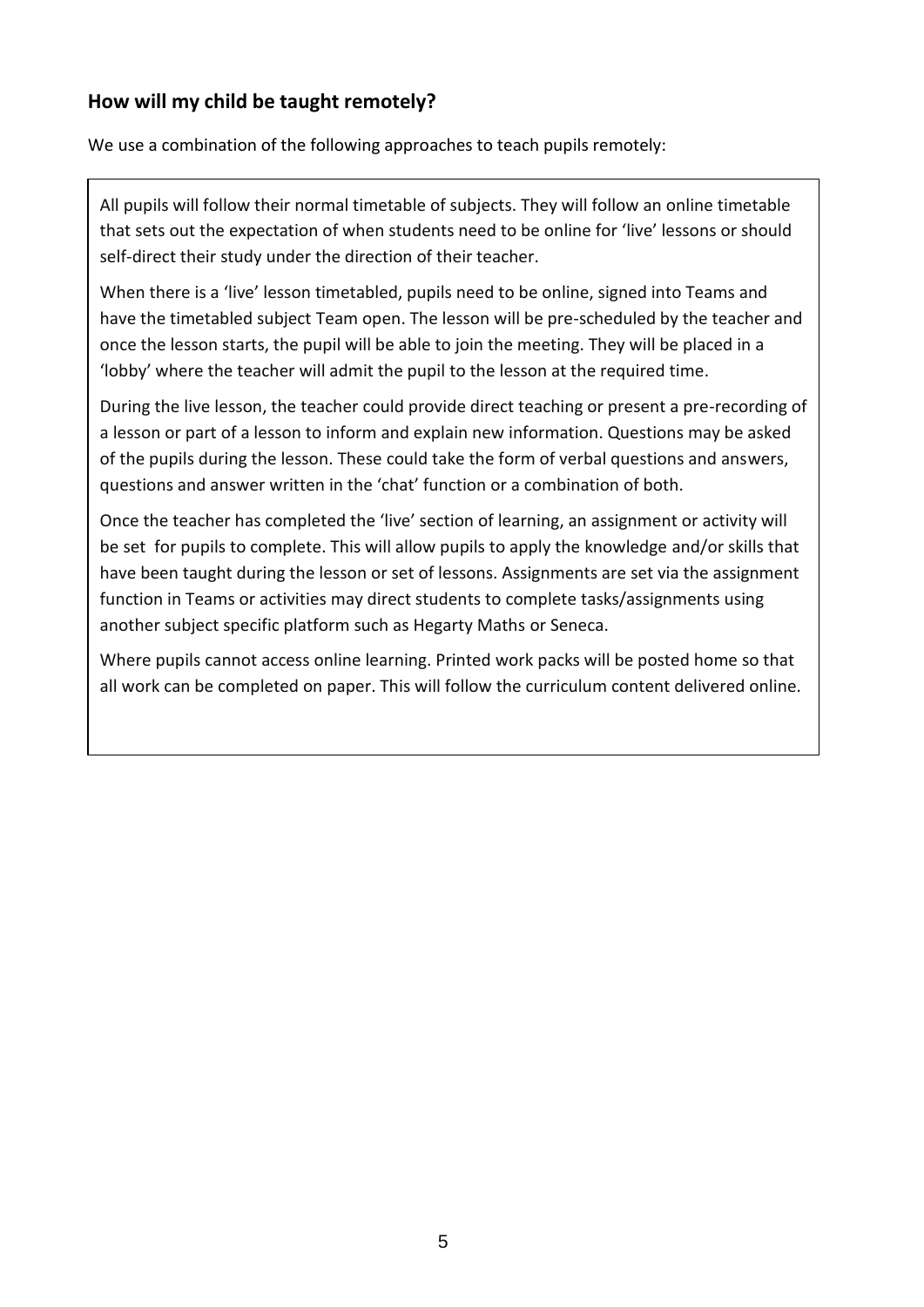# **Engagement and feedback**

#### **What are your expectations for my child's engagement and the support that we as parents and carers should provide at home?**

## **Below are the details of our online learning code of conduct**

Students should:

- Check their timetable to know when they should be online to watch posted lessons and when their allocated time is to speak to their teacher
- Be on time for all allocated times to meet with their teacher
- Not be doing other activities (e.g. music, games, playing with their phone) during sessions
- Always use their proper name, not using nicknames when posting in their subject teams
- Only type and post messages that are related to the subject and are sensible
- Not record or take screen shots of the screen while working online
- Behave with respect towards others, at all times

Live Lesson Protocols:

- Be online and logged into Teams at the scheduled time on the timetable
- Join the class meeting when prompted
- **Cameras** must always be **turned off** throughout the lesson
- **Microphones** must be on **'mute'** unless the teacher asks for a contribution, then it can be turned on to answer questions and but must be put back onto **mute** when the contribution is complete
- The expectations of behaviour in a live lesson is the same as a lesson in school. **Appropriate language** must always be used and answers to questions must be provided if requested from the teacher

Parents/Carers should:

- As far as possible, ensure that your child has an appropriate space in which to work/login to Microsoft Teams and any other online learning platforms
- Remind their child of the appropriate way to behave while working online and only post comments that are related to the subject and are sensible
- Ensure there are parental controls on any device your child is using for help with this, please follow this link: [https://www.nspcc.org.uk/keeping-children-safe/online-safety/pa](https://www.nspcc.org.uk/keeping-children-safe/online-safety/parental-controls/)[rental-controls/](https://www.nspcc.org.uk/keeping-children-safe/online-safety/parental-controls/)
- Know how to keep children safe online. The government's guidelines on this is here: [https://www.gov.uk/government/publications/coronavirus-covid-19-keeping](https://www.gov.uk/government/publications/coronavirus-covid-19-keeping-children-safe-online/coronavirus-covid-19-support-for-parents-and-carers-to-keep-children-safe-online)[children-safe-online/coronavirus-covid-19-support-for-parents-and-carers-to-keep-chil](https://www.gov.uk/government/publications/coronavirus-covid-19-keeping-children-safe-online/coronavirus-covid-19-support-for-parents-and-carers-to-keep-children-safe-online)[dren-safe-online](https://www.gov.uk/government/publications/coronavirus-covid-19-keeping-children-safe-online/coronavirus-covid-19-support-for-parents-and-carers-to-keep-children-safe-online)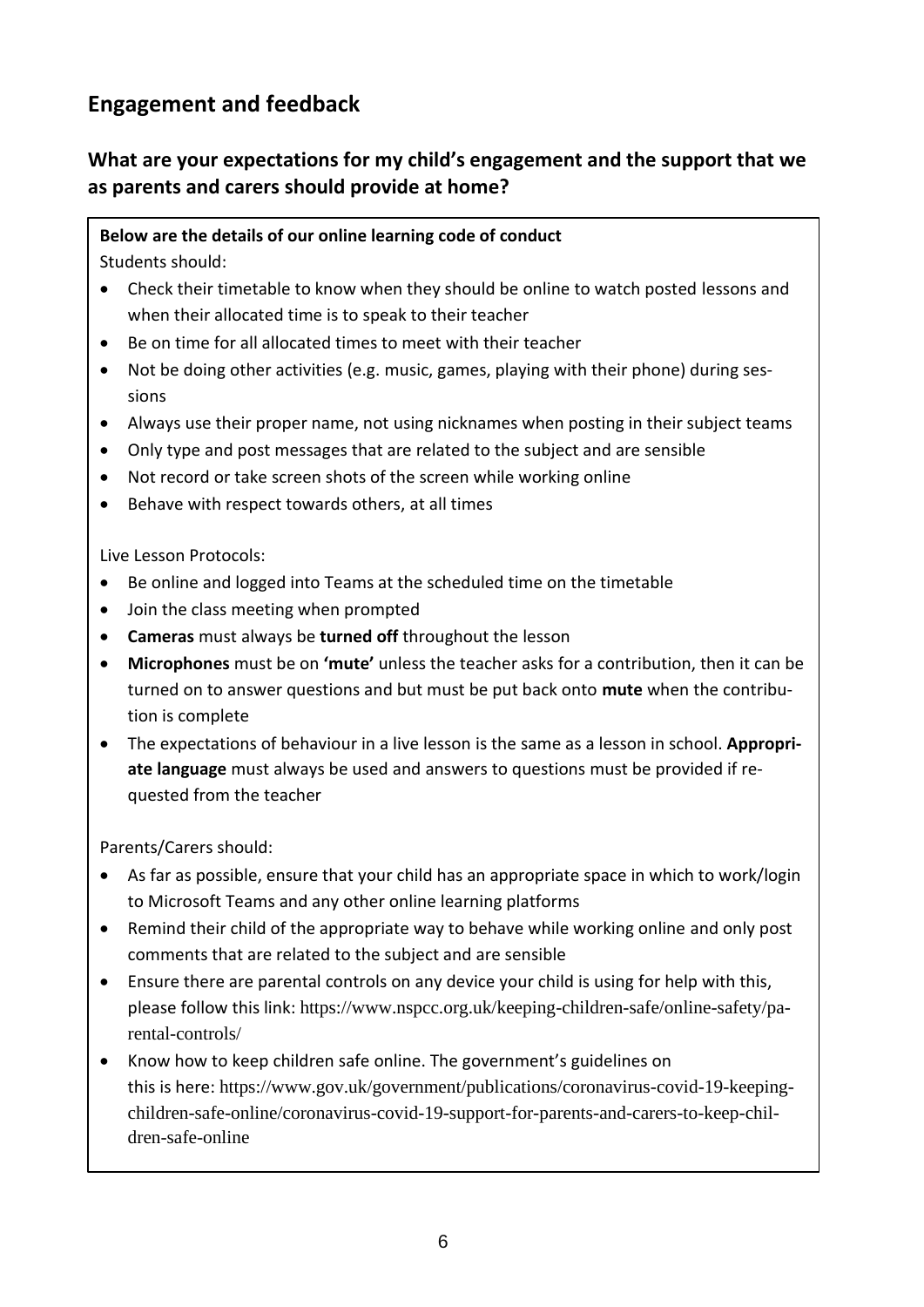#### **How will you check whether my child is engaging with their work and how will I be informed if there are concerns?**

A record is kept centrally of all lessons that are attended or not attended by each teacher. The school will monitor the attendance to 'live' lessons daily. If a pupil fails to attend three lessons, a phone call is made home by the student support team. This call is to ensure that the expectations around online learning are fully understood, to check to see if there is any issues with accessing online provision and to offer support to parents/carers where possible.

An email will also be sent to parents to notify them of engagement in lessons.

The student support team may also call home as part of our 'self and well' checks.

#### **How will you assess my child's work and progress?**

Feedback can take many forms and may not always mean extensive written comments for individual children. For example, whole-class feedback or quizzes marked automatically via digital platforms are also valid and effective methods, amongst many others. Our approach to feeding back on pupil work is as follows:

Pupil's learning is assessed in many different ways. During a 'live' lesson teacher will assess students understanding via questioning, answers posted in the Team chat bar and low stakes test such as a class poll.

Assignments are assessed when they are submitted using the assignment function on Teams and feedback provided. Microsoft Forms are also used for students to submit work to be assessed.

Additional assessment packages like Hegarty Maths and Seneca will also be used to assess students.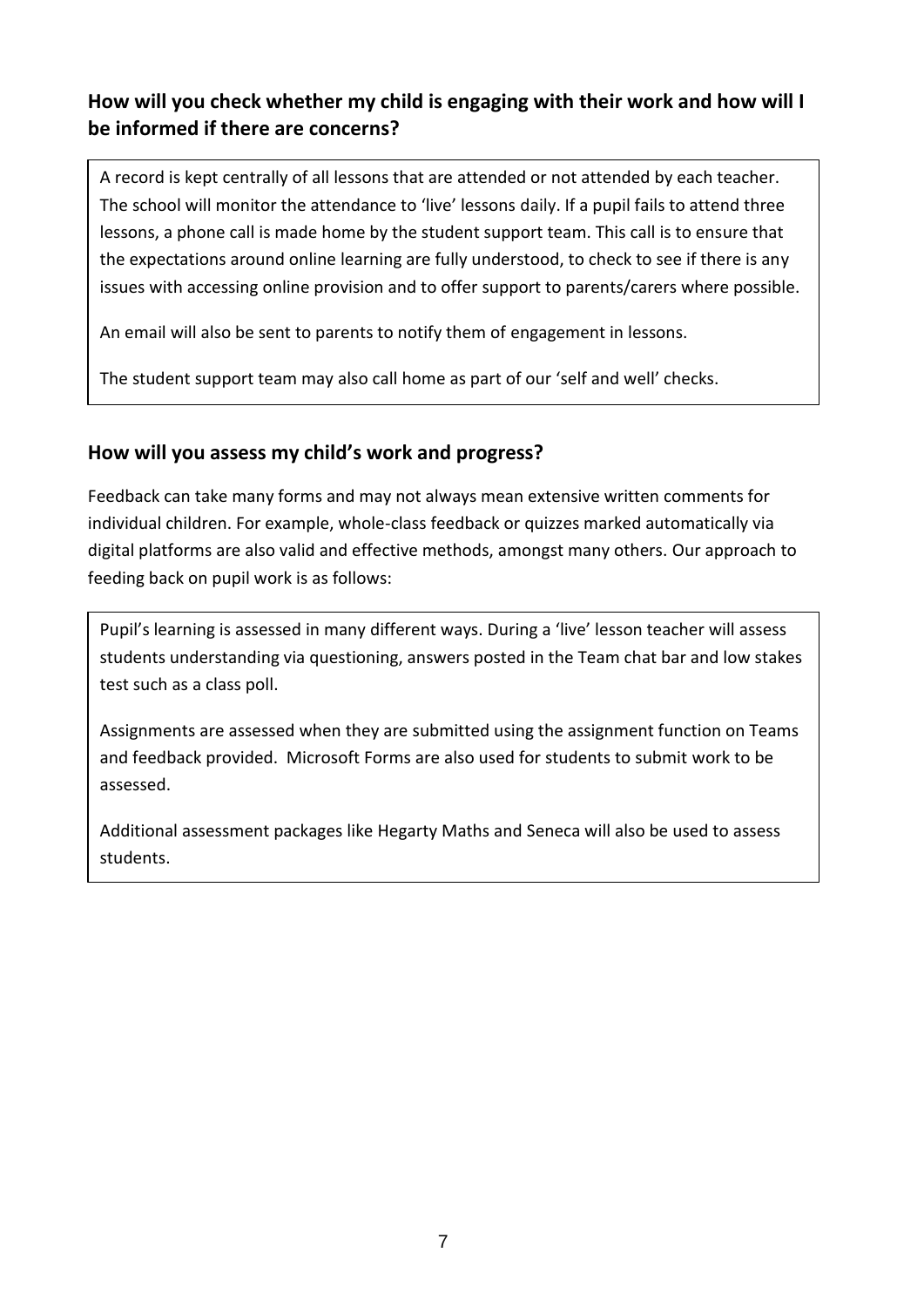# **Additional support for pupils with particular needs**

#### **How will you work with me to help my child who needs additional support from adults at home to access remote education?**

We recognise that some pupils, for example some pupils with special educational needs and disabilities (SEND), may not be able to access remote education without support from adults at home. We acknowledge the difficulties this may place on families, and we will work with parents and carers to support those pupils in the following ways:

- At RSA Academy we seek to provide a robust level of support for pupils with SEND. We aim to provide effective pastoral support, support with learning as well as continuing with interventions where need has been identified.
- All staff at the academy have received training on how to support pupils with learning difficulties when delivering remote lessons. Staff have been provided with strategies and resources regarding how to overcome learning barriers and increase participation.
- The academy's pastoral team completes daily checks on pupils' online engagement. Where difficulties are identified, contact is made with home regarding how the school can support students further. Where need is related to SEN, staff are able to consult the SENDCo and additional support can be provided.
- The Academy has also identified a number of pupils who will require extra support and the SEN team contact these students weekly to identify any difficulties with learning and provide extra support if required.
- For pupils that we have identified as vulnerable, a place within the academy has been provided. Where parental preference exists for students to remain at home, Teaching Assistants are deployed to support in online lessons. Achievement Assistants take part in online lessons, complete activities to ensure student understanding and help address any misconceptions.
- Pupils with Education and Health Care Plans who remain at home, are provided with twice-daily phone calls from the SEN team, identifying difficulties with work and supplying differentiated work to assist pupils with their learning activities. Achievement Assistants are deployed into a high number of lessons for students with Education and Health Care Plans, assisting pupils with their understanding.
- A number of Wave 2 interventions are also provided assisting pupils with literacy and numeracy difficulties. Students are provided with access to online programmes to address underlying difficulties.
- Where need has either been previously identified or is detected by the pastoral team, access to the school's counsellor can also be provided where 1:1 sessions are provided either in school or remotely.
- The school also continues to liaise with local authority specialists where identified or emerging high need is identified.